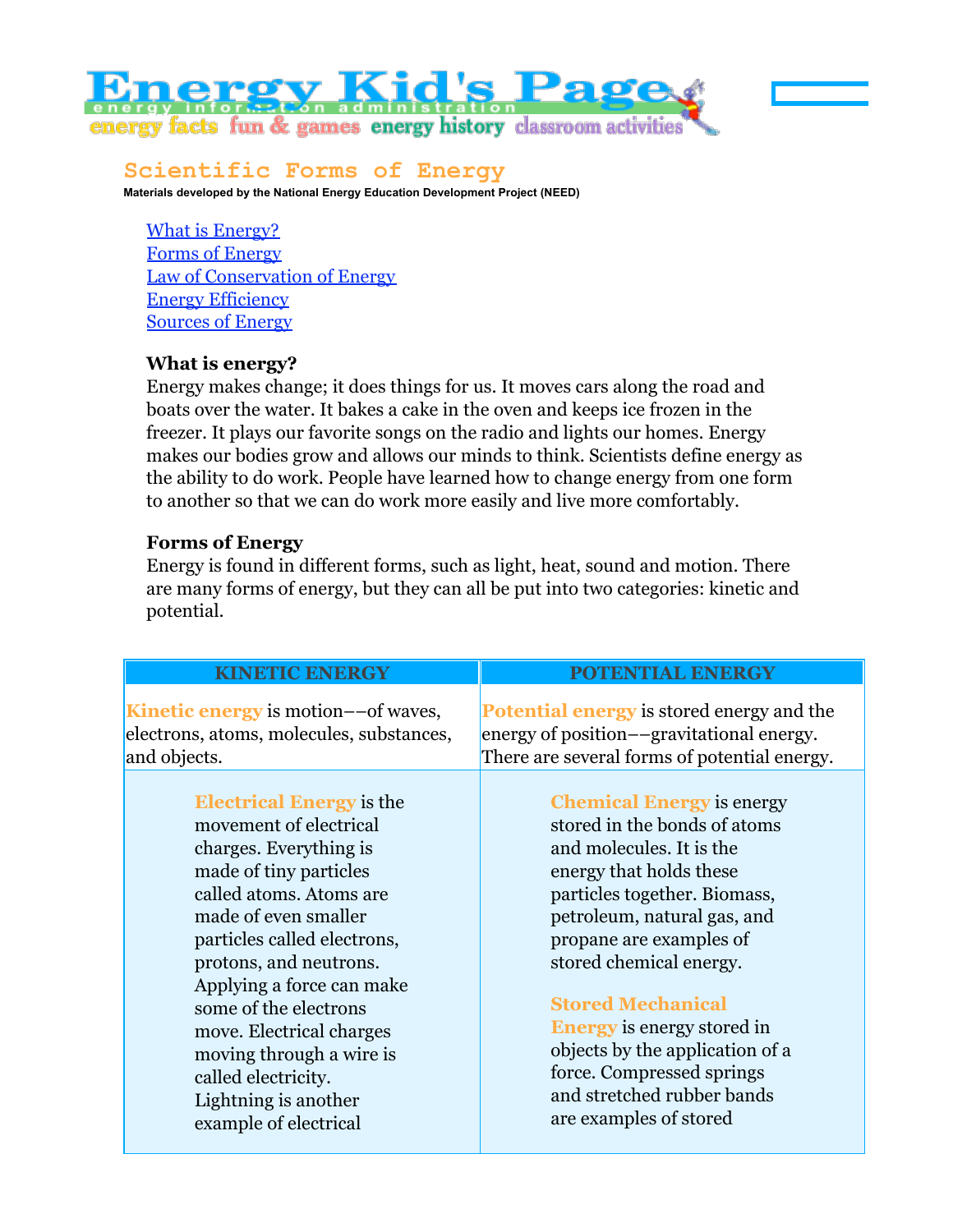#### energy.

#### **Radiant Energy** is

electromagnetic energy that travels in transverse waves. Radiant energy includes visible light, x-rays, gamma rays and radio waves. Light is one type of radiant energy. Solar energy is an example of radiant energy.

#### **Thermal Energy**, or

heat, is the internal energy in substances––the vibration and movement of the atoms and molecules within substances. Geothermal energy is an example of thermal energy.

**Motion Energy** is the movement of objects and substances from one place to another. Objects and substances move when a force is applied according to Newton's Laws of Motion. Wind is an example of motion energy.

**Sound** is the movement of energy through substances in longitudinal (compression/rarefaction) waves. Sound is produced when a force causes an object or substance to vibrate––the energy is transferred through the substance in a wave.

mechanical energy.

**Nuclear Energy** is energy stored in the nucleus of an atom––the energy that holds the nucleus together. The energy can be released when the nuclei are combined or split apart. Nuclear power plants split the nuclei of uranium atoms in a process called **fission**. The sun combines the nuclei of hydrogen atoms in a process called **fusion**. Scientists are working on creating fusion energy on earth, so that someday there might be fusion power plants.

### **Gravitational Energy** is

the energy of position or place. A rock resting at the top of a hill contains gravitational potential energy. Hydropower, such as water in a reservoir behind a dam, is an example of gravitational potential energy.

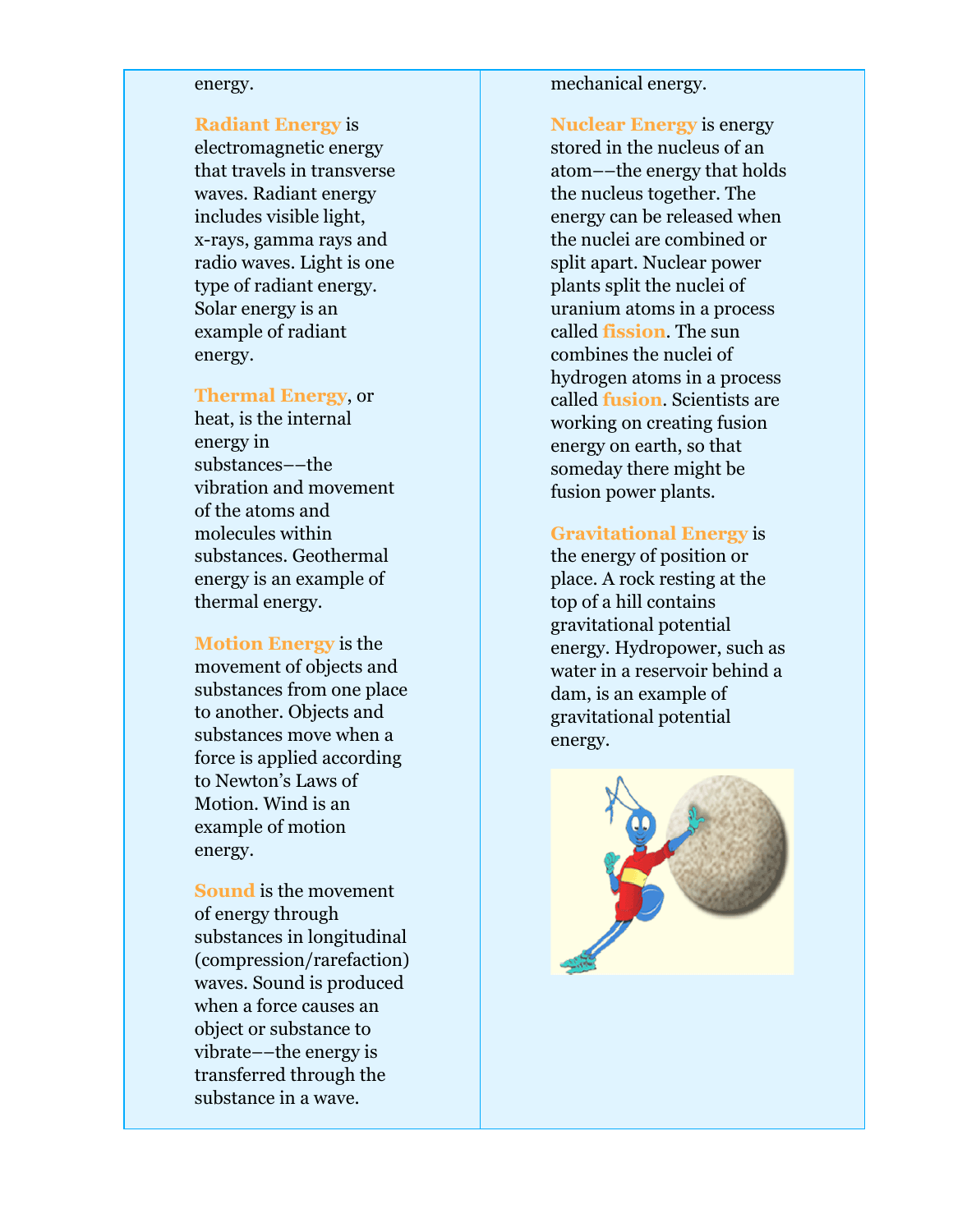# **Law of Conservation of Energy**

Conservation of energy is not saving energy. The law of conservation of energy says that energy is neither created nor destroyed. When we use energy, it doesn't disappear. We change it from one form of energy into another.

A car engine burns gasoline, converting the chemical energy in gasoline into mechanical energy. Solar cells change radiant energy into electrical energy. Energy changes form, but the total amount of energy in the universe stays the same. Scientists at the Department of Energy think they have discovered a mysterious new form of energy called "dark energy" that is actually causing the universe to grow!

**Energy Transformations** 



# **Energy Efficiency**

**Energy efficiency** is the amount of useful energy you get from a system. A perfect, energy-efficient machine would change all the energy put in it into useful work—an impossible dream. Converting one form of energy into another form always involves a loss of usable energy.

In fact, most energy transformations are not very efficient. The human body is a good example.

Your body is like a machine, and the fuel for your machine is food. Food gives you the energy to move, breathe, and think. But your body isn't very efficient at converting food into useful work. Your body is less than five percent efficient most of the time. The rest of the energy is lost as heat. You can really feel that heat when you exercise!

# **Sources of Energy**

We use many different energy sources to do work for us. Energy sources are classified into two groups—**renewable** and **nonrenewable**. Renewable and nonrenewable energy can be converted into secondary energy sources like electricity and hydrogen.